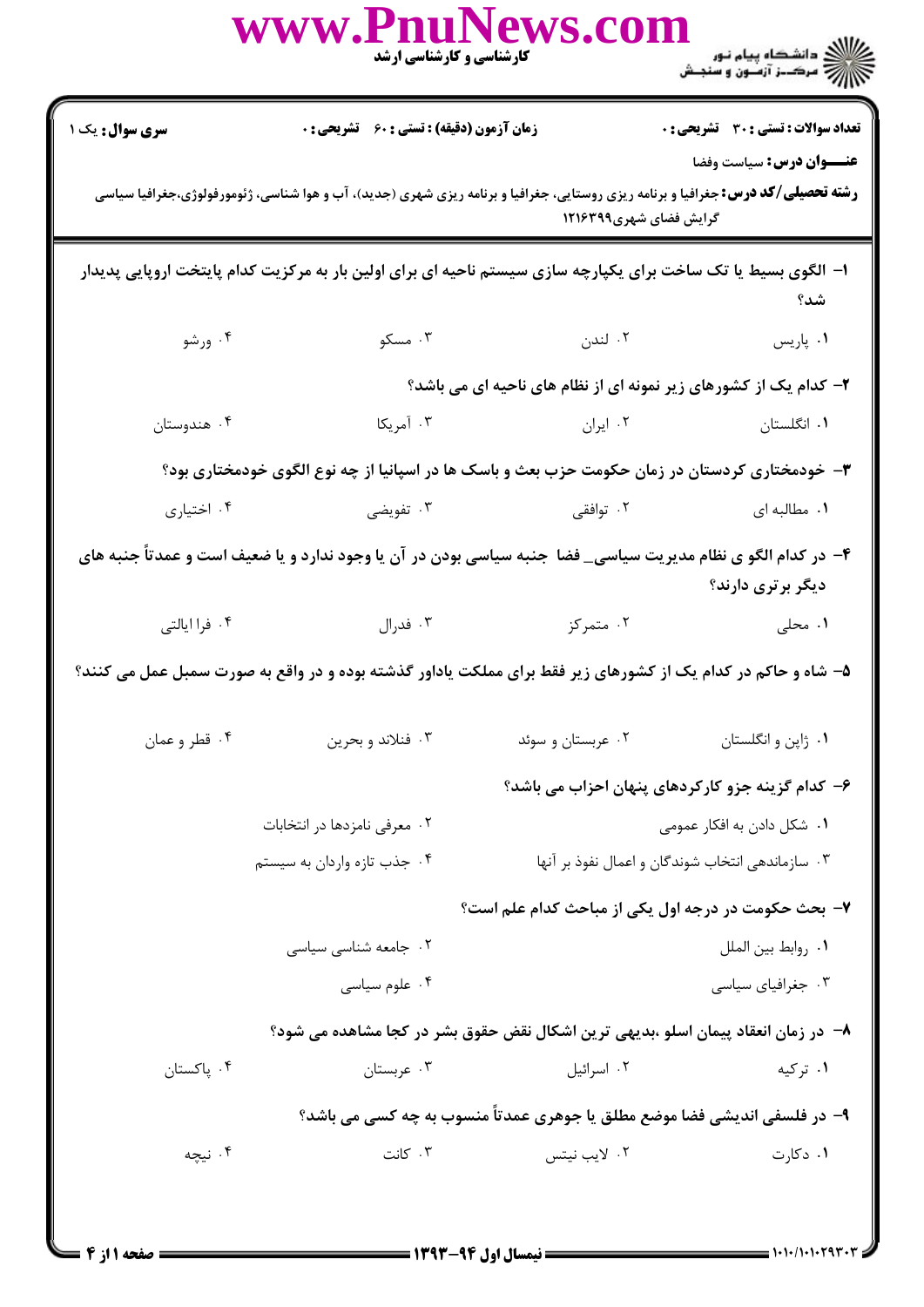|                                                                                                 | www.PnuNews.com<br>کارشناسی و کارشناسی ارشد                                                                                             |                        | ے :<br>حکالات دانشگاہ پیام نور<br>حکالات مرکبز آزمیوں و سنجش                 |  |  |
|-------------------------------------------------------------------------------------------------|-----------------------------------------------------------------------------------------------------------------------------------------|------------------------|------------------------------------------------------------------------------|--|--|
| <b>سری سوال : ۱ یک</b>                                                                          | زمان آزمون (دقیقه) : تستی : 60 ٪ تشریحی : 0                                                                                             |                        | <b>تعداد سوالات : تستي : 30 ٪ تشريحي : 0</b>                                 |  |  |
|                                                                                                 | <b>رشته تحصیلی/کد درس:</b> جغرافیا و برنامه ریزی روستایی، جغرافیا و برنامه ریزی شهری (جدید)، آب و هوا شناسی، ژئومورفولوژی،جغرافیا سیاسی | گرایش فضای شهری۱۲۱۶۳۹۹ | عنـــوان درس: سياست وفضا                                                     |  |  |
|                                                                                                 |                                                                                                                                         |                        | <b>۱۰</b> - فضای جغرافیایی و یا فضای عینی به تعبیر چه کسی فضایی "معمول" است؟ |  |  |
| ۰۴ روژه برونه                                                                                   | اس کانت $\cdot$ ۳ .                                                                                                                     | ۰۲ نیوتن               | ۰۱ فرانسوا پرو                                                               |  |  |
|                                                                                                 |                                                                                                                                         |                        | 11- فضاهای جغرافیایی از نظر بعد کارکردی فضا دارای چند کارکرد می باشند؟       |  |  |
| 9.9                                                                                             |                                                                                                                                         | $\gamma$ . $\gamma$    | $\uparrow$ . $\uparrow$                                                      |  |  |
|                                                                                                 | 1۲- بر اساس اعلامیه کنفرانس بین المللی حقوق بشر وین ۱۹۹۳ تمام مفروضات حقوق بشر دارای چه جنبه ای می باشند؟                               |                        |                                                                              |  |  |
| ۰۴ ناحیه ای                                                                                     | ۰۳ قاره ای                                                                                                                              | ۰۲ ملی مللی به است     | ۰۱ جهانی                                                                     |  |  |
|                                                                                                 | ۱۳- چه کسی موضوع اصلی و مرکز ثقل جغرافیا را بر آویژگیهای مکانها و عملکرد متقابل فضایی آنها ّقرار می دهد؟                                |                        |                                                                              |  |  |
|                                                                                                 | ۰۲ ویلیام موریس دیویس                                                                                                                   |                        | ۰۱ آبلر                                                                      |  |  |
|                                                                                                 | ۰۴ کورت شفر                                                                                                                             |                        | ۰۳ الن چرچيل سمپل                                                            |  |  |
|                                                                                                 | ۱۴– جانستون پیشنهاد می کند جغرافیای انسانی باید توجه خود را مجدداً به کدام مفهوم محوری معطوف سازد؟                                      |                        |                                                                              |  |  |
| ۰۴ محیط زیست                                                                                    | ۰۳ پارادايم                                                                                                                             | ۰۲ محیط                | ۰۱ مکان                                                                      |  |  |
|                                                                                                 | ۱۵− از چه نظر کشور از به هم آمیختن سه عنصر ″سرزمین ″، ″ملت″ و ″حکومت″ پدیدار می شود؟                                                    |                        |                                                                              |  |  |
| ۰۴ اقتصادی                                                                                      | ۰۳ فرهنگی                                                                                                                               | ۰۲ اجتماعی             | ۰۱ ساختاری                                                                   |  |  |
| ۱۶- چه کسی مرز را آمفهومی از از بیرون به درون و خط مشخصی که جدایی را نشان می دهدآ،تعریف می کند؟ |                                                                                                                                         |                        |                                                                              |  |  |
| ۰۴ جونز                                                                                         | ۰۳ ویتسلی                                                                                                                               | ۰۲ ژاک آنسل            | ۰۱ پیتر تیلور                                                                |  |  |
|                                                                                                 |                                                                                                                                         |                        | ۱۷– اولین کارکرد مرزهای بین الملی کشورها کدام است؟                           |  |  |
| ۰۴ کشمکش و ارتباط                                                                               | ۰۳ تفاوت سازی                                                                                                                           | ۰۲ يکپارچگ <i>ي</i>    | ۱. جداکنندگی                                                                 |  |  |
|                                                                                                 |                                                                                                                                         |                        | ۱۸– کدام گزینه جزو الزامات اجتماعی در تحول کارکرد مرزها می باشد؟             |  |  |
| ۰۱ تحول در روابط دوکشور طرفین مرز                                                               |                                                                                                                                         |                        |                                                                              |  |  |
| ۰۲ فشار مردمی ناشی از تمایل ساکنین مرز دارای روابط قومی،تاریخی و نژادی                          |                                                                                                                                         |                        |                                                                              |  |  |
| ۰۳ منافع مشترک یا متعارض دولتهای طرفین مرز                                                      |                                                                                                                                         |                        |                                                                              |  |  |
|                                                                                                 |                                                                                                                                         |                        | ۰۴ افکار ،ارزشها و ارتباطات                                                  |  |  |
|                                                                                                 |                                                                                                                                         |                        |                                                                              |  |  |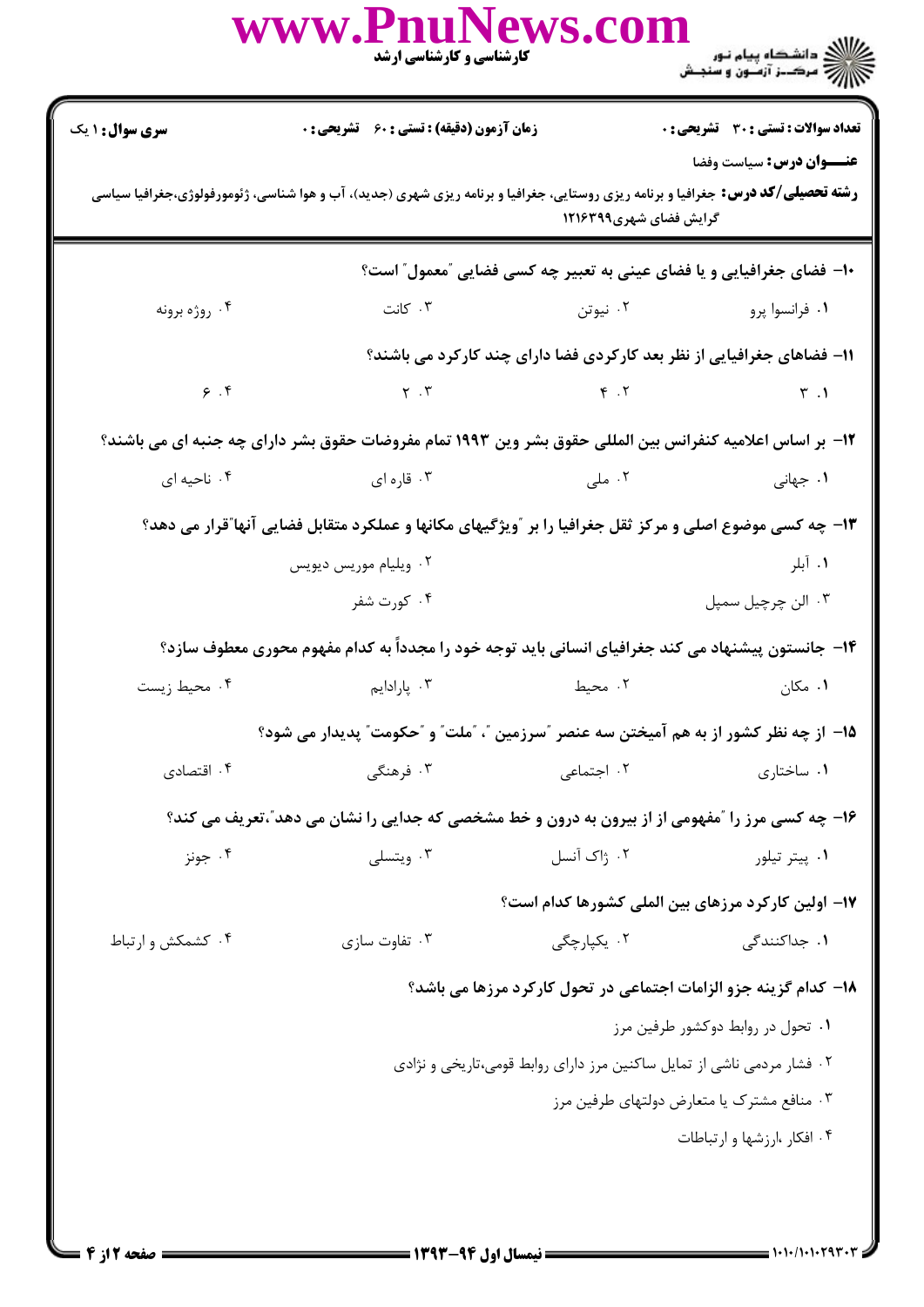| <b>تعداد سوالات : تستی : 30 ٪ تشریحی : 0</b><br><b>سری سوال :</b> ۱ یک<br><b>زمان آزمون (دقیقه) : تستی : 60 ٪ تشریحی : 0</b><br>عنــوان درس: سياست وفضا<br><b>رشته تحصیلی/کد درس:</b> جغرافیا و برنامه ریزی روستایی، جغرافیا و برنامه ریزی شهری (جدید)، آب و هوا شناسی، ژئومورفولوژی،جغرافیا سیاسی<br>گرایش فضای شهری۱۲۱۶۳۹۹<br>۱۹- از نظر هانری لوفور از بزرگان مکتب رادیکال فضا همواره به چه صورتی عمل می کند؟<br>۰۴ فیزیکی و جغرافیایی<br>۰۳ اجتماعی و فرهنگی<br>۰۱ اقتصادی و تولیدی<br>۰۲ سیاسی و راهبردی<br>+۲- پژوهشگرانی مانند سوزان فین اشتاین و نورمن فین اشتاین موضوع ارتباط میان چه چیزی را با سیاست در جوامع غربی<br>مورد بحث و بررسی قرار داده اند؟<br>۰۴ جغرافیای ناحیه ای<br>۰۳ جغرافیای اقتصادی<br>۰۲ برنامه ریزی شهری<br>٠١ برنامه ريزي فضايي<br><b>۲۱</b> - نوع برنامه ریزی در کدام نظریه به صورت خرد خرد در جهت حل مشکلات شهری از طریق اقتصاد آزاد می باشد؟<br>۰۴ ليبراليسم<br>۰۳ سوسیالیستی<br>۰۲ دموکراسی<br>۰۱ فاشیسم<br><b>۲۲</b> - در کدام نوع برنامه ریزی مشکلات شهری به کمک عموم مردم حل می شود؟<br>۰۴ متمرکز<br>۰۳ دموکراتیک<br>۰۲ عدالت خواه<br>۰۱ سنتی<br>۲۳- اصلی ترین ، مهمترین و واضح ترین بحث در جغرافیای سیاسی کدام است؟<br>۰۴ حکومت<br>۰۳ مرز<br>۰۲ کشور<br>۰۱ ملت و فرهنگ<br>۲۴- تساوی اقوام و قبایل و برخورداری از حقوق مساوی و رد هرگونه امتیاز به سبب رنگ،نژاد و زبان در کدام اصل قانون اساسی<br>گنجانده شده است؟<br>15.5<br>$\gamma \gamma$ . $\gamma$<br>10.7<br>19.1<br>۲۵– بر طبق اصل هفتادو هشتم هرگونه اصلاحات جزیی در خطوط مرزی باید به تصویب چقدر ًاز نمایندگان مجلس برسد؟<br>۰۲ چهار پنجم نمایندگان<br>۰۱ تمامی نمایندگان یا پنج پنجم<br>۰۴ دو پنجم نمایندگان<br>۰۳ سه پنجم نمایندگان<br>۲۶– در کدام یک از کشورها تقریباً چندین ملت وجود ندارد؟<br>۰۳ آمریکا<br>۰۲ کانادا<br>۰۴ کره جنوبی<br>۰۱ سوئیس<br><b>۲۷</b> – ″پاتریاتیزم″ معادل کدام اصطلاح می باشد؟<br>۰۴ محلی گرایی<br>۰۳ منطقه گرایی<br>۰۲ ملی گرایی<br>۰۱ میهن دوستی<br>۲۸– تفکر دولت _ملت ،اصل حاکمیت مردمی و نظریه های رمانتیک فرهنگ جزو مهمترین سرچشمه های عقاید چه مکتبی می<br>باشد؟<br>۰۳ پوزیتیویسم<br>۰۴ مارکسیسم<br>۰۲ ناسيوناليسم<br>٠١. پلوراليسم |  | <b>کارشناسی و کارشناسی ارشد</b> | www.PnuNew |  |  |  |
|-------------------------------------------------------------------------------------------------------------------------------------------------------------------------------------------------------------------------------------------------------------------------------------------------------------------------------------------------------------------------------------------------------------------------------------------------------------------------------------------------------------------------------------------------------------------------------------------------------------------------------------------------------------------------------------------------------------------------------------------------------------------------------------------------------------------------------------------------------------------------------------------------------------------------------------------------------------------------------------------------------------------------------------------------------------------------------------------------------------------------------------------------------------------------------------------------------------------------------------------------------------------------------------------------------------------------------------------------------------------------------------------------------------------------------------------------------------------------------------------------------------------------------------------------------------------------------------------------------------------------------------------------------------------------------------------------------------------------------------------------------------------------------------------------------------------------------------------------------------------------------------------------------------------------------------------------------------------------------------------------------------------------------------------------------------------------|--|---------------------------------|------------|--|--|--|
|                                                                                                                                                                                                                                                                                                                                                                                                                                                                                                                                                                                                                                                                                                                                                                                                                                                                                                                                                                                                                                                                                                                                                                                                                                                                                                                                                                                                                                                                                                                                                                                                                                                                                                                                                                                                                                                                                                                                                                                                                                                                         |  |                                 |            |  |  |  |
|                                                                                                                                                                                                                                                                                                                                                                                                                                                                                                                                                                                                                                                                                                                                                                                                                                                                                                                                                                                                                                                                                                                                                                                                                                                                                                                                                                                                                                                                                                                                                                                                                                                                                                                                                                                                                                                                                                                                                                                                                                                                         |  |                                 |            |  |  |  |
|                                                                                                                                                                                                                                                                                                                                                                                                                                                                                                                                                                                                                                                                                                                                                                                                                                                                                                                                                                                                                                                                                                                                                                                                                                                                                                                                                                                                                                                                                                                                                                                                                                                                                                                                                                                                                                                                                                                                                                                                                                                                         |  |                                 |            |  |  |  |
|                                                                                                                                                                                                                                                                                                                                                                                                                                                                                                                                                                                                                                                                                                                                                                                                                                                                                                                                                                                                                                                                                                                                                                                                                                                                                                                                                                                                                                                                                                                                                                                                                                                                                                                                                                                                                                                                                                                                                                                                                                                                         |  |                                 |            |  |  |  |
|                                                                                                                                                                                                                                                                                                                                                                                                                                                                                                                                                                                                                                                                                                                                                                                                                                                                                                                                                                                                                                                                                                                                                                                                                                                                                                                                                                                                                                                                                                                                                                                                                                                                                                                                                                                                                                                                                                                                                                                                                                                                         |  |                                 |            |  |  |  |
|                                                                                                                                                                                                                                                                                                                                                                                                                                                                                                                                                                                                                                                                                                                                                                                                                                                                                                                                                                                                                                                                                                                                                                                                                                                                                                                                                                                                                                                                                                                                                                                                                                                                                                                                                                                                                                                                                                                                                                                                                                                                         |  |                                 |            |  |  |  |
|                                                                                                                                                                                                                                                                                                                                                                                                                                                                                                                                                                                                                                                                                                                                                                                                                                                                                                                                                                                                                                                                                                                                                                                                                                                                                                                                                                                                                                                                                                                                                                                                                                                                                                                                                                                                                                                                                                                                                                                                                                                                         |  |                                 |            |  |  |  |
|                                                                                                                                                                                                                                                                                                                                                                                                                                                                                                                                                                                                                                                                                                                                                                                                                                                                                                                                                                                                                                                                                                                                                                                                                                                                                                                                                                                                                                                                                                                                                                                                                                                                                                                                                                                                                                                                                                                                                                                                                                                                         |  |                                 |            |  |  |  |
|                                                                                                                                                                                                                                                                                                                                                                                                                                                                                                                                                                                                                                                                                                                                                                                                                                                                                                                                                                                                                                                                                                                                                                                                                                                                                                                                                                                                                                                                                                                                                                                                                                                                                                                                                                                                                                                                                                                                                                                                                                                                         |  |                                 |            |  |  |  |
|                                                                                                                                                                                                                                                                                                                                                                                                                                                                                                                                                                                                                                                                                                                                                                                                                                                                                                                                                                                                                                                                                                                                                                                                                                                                                                                                                                                                                                                                                                                                                                                                                                                                                                                                                                                                                                                                                                                                                                                                                                                                         |  |                                 |            |  |  |  |
|                                                                                                                                                                                                                                                                                                                                                                                                                                                                                                                                                                                                                                                                                                                                                                                                                                                                                                                                                                                                                                                                                                                                                                                                                                                                                                                                                                                                                                                                                                                                                                                                                                                                                                                                                                                                                                                                                                                                                                                                                                                                         |  |                                 |            |  |  |  |
|                                                                                                                                                                                                                                                                                                                                                                                                                                                                                                                                                                                                                                                                                                                                                                                                                                                                                                                                                                                                                                                                                                                                                                                                                                                                                                                                                                                                                                                                                                                                                                                                                                                                                                                                                                                                                                                                                                                                                                                                                                                                         |  |                                 |            |  |  |  |
|                                                                                                                                                                                                                                                                                                                                                                                                                                                                                                                                                                                                                                                                                                                                                                                                                                                                                                                                                                                                                                                                                                                                                                                                                                                                                                                                                                                                                                                                                                                                                                                                                                                                                                                                                                                                                                                                                                                                                                                                                                                                         |  |                                 |            |  |  |  |
|                                                                                                                                                                                                                                                                                                                                                                                                                                                                                                                                                                                                                                                                                                                                                                                                                                                                                                                                                                                                                                                                                                                                                                                                                                                                                                                                                                                                                                                                                                                                                                                                                                                                                                                                                                                                                                                                                                                                                                                                                                                                         |  |                                 |            |  |  |  |
|                                                                                                                                                                                                                                                                                                                                                                                                                                                                                                                                                                                                                                                                                                                                                                                                                                                                                                                                                                                                                                                                                                                                                                                                                                                                                                                                                                                                                                                                                                                                                                                                                                                                                                                                                                                                                                                                                                                                                                                                                                                                         |  |                                 |            |  |  |  |
|                                                                                                                                                                                                                                                                                                                                                                                                                                                                                                                                                                                                                                                                                                                                                                                                                                                                                                                                                                                                                                                                                                                                                                                                                                                                                                                                                                                                                                                                                                                                                                                                                                                                                                                                                                                                                                                                                                                                                                                                                                                                         |  |                                 |            |  |  |  |
|                                                                                                                                                                                                                                                                                                                                                                                                                                                                                                                                                                                                                                                                                                                                                                                                                                                                                                                                                                                                                                                                                                                                                                                                                                                                                                                                                                                                                                                                                                                                                                                                                                                                                                                                                                                                                                                                                                                                                                                                                                                                         |  |                                 |            |  |  |  |
|                                                                                                                                                                                                                                                                                                                                                                                                                                                                                                                                                                                                                                                                                                                                                                                                                                                                                                                                                                                                                                                                                                                                                                                                                                                                                                                                                                                                                                                                                                                                                                                                                                                                                                                                                                                                                                                                                                                                                                                                                                                                         |  |                                 |            |  |  |  |
|                                                                                                                                                                                                                                                                                                                                                                                                                                                                                                                                                                                                                                                                                                                                                                                                                                                                                                                                                                                                                                                                                                                                                                                                                                                                                                                                                                                                                                                                                                                                                                                                                                                                                                                                                                                                                                                                                                                                                                                                                                                                         |  |                                 |            |  |  |  |
|                                                                                                                                                                                                                                                                                                                                                                                                                                                                                                                                                                                                                                                                                                                                                                                                                                                                                                                                                                                                                                                                                                                                                                                                                                                                                                                                                                                                                                                                                                                                                                                                                                                                                                                                                                                                                                                                                                                                                                                                                                                                         |  |                                 |            |  |  |  |
|                                                                                                                                                                                                                                                                                                                                                                                                                                                                                                                                                                                                                                                                                                                                                                                                                                                                                                                                                                                                                                                                                                                                                                                                                                                                                                                                                                                                                                                                                                                                                                                                                                                                                                                                                                                                                                                                                                                                                                                                                                                                         |  |                                 |            |  |  |  |
|                                                                                                                                                                                                                                                                                                                                                                                                                                                                                                                                                                                                                                                                                                                                                                                                                                                                                                                                                                                                                                                                                                                                                                                                                                                                                                                                                                                                                                                                                                                                                                                                                                                                                                                                                                                                                                                                                                                                                                                                                                                                         |  |                                 |            |  |  |  |
|                                                                                                                                                                                                                                                                                                                                                                                                                                                                                                                                                                                                                                                                                                                                                                                                                                                                                                                                                                                                                                                                                                                                                                                                                                                                                                                                                                                                                                                                                                                                                                                                                                                                                                                                                                                                                                                                                                                                                                                                                                                                         |  |                                 |            |  |  |  |